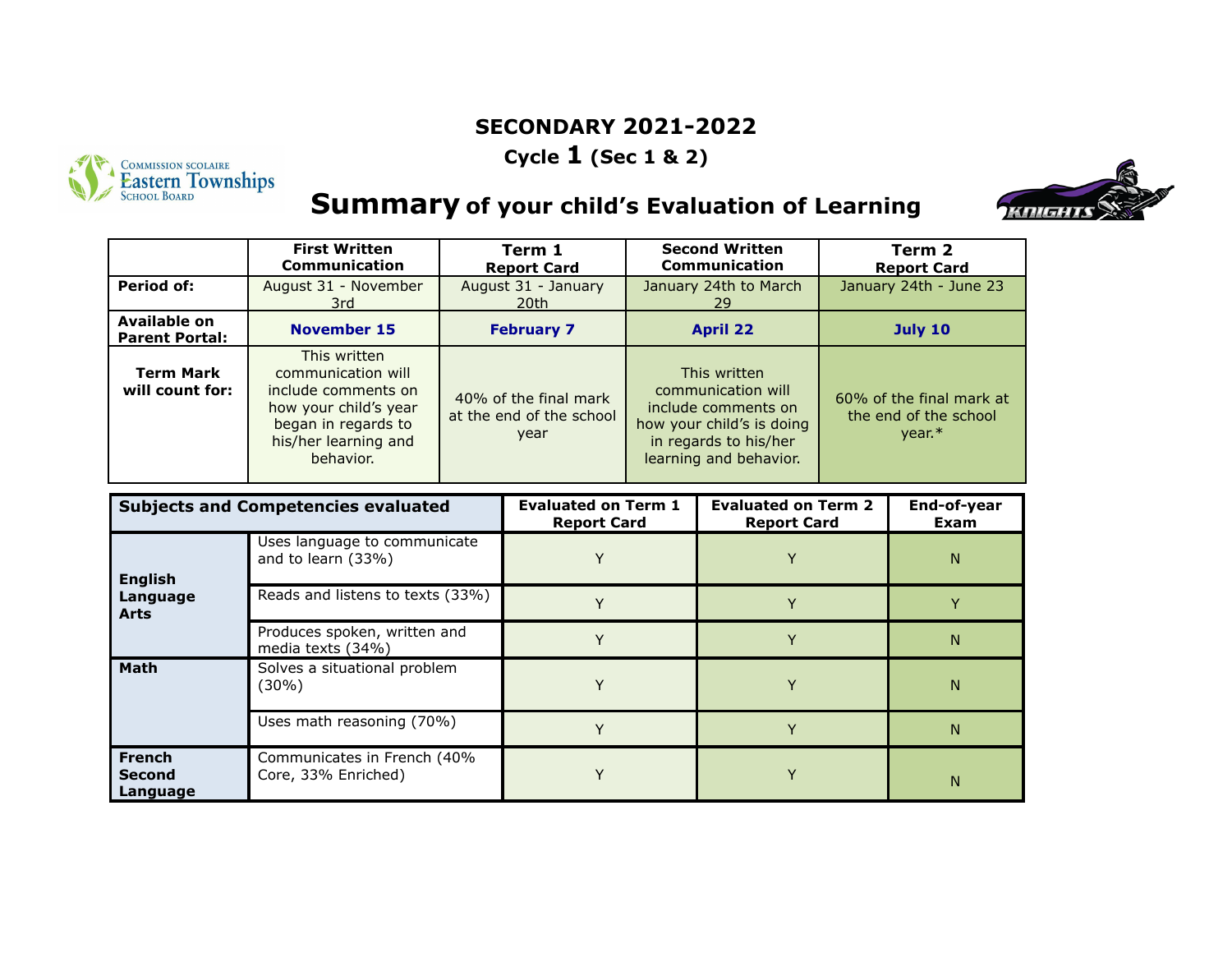|                                         | Understands oral and written<br>texts in French (30% Core, 34%<br>Enriched) |  |   |
|-----------------------------------------|-----------------------------------------------------------------------------|--|---|
|                                         | Produces oral and written texts<br>in French (30% Core, 33%<br>Enriched)    |  | N |
| <b>Science and</b><br><b>Technology</b> | Practical (40%)<br>Theory (60%)                                             |  | N |
| Geography                               |                                                                             |  |   |
| <b>History and Citizenship</b>          |                                                                             |  | N |
| <b>Physical Education and Health</b>    |                                                                             |  |   |
| <b>Ethics and Religious Culture</b>     |                                                                             |  |   |
| <b>Drama</b>                            |                                                                             |  | N |
| <b>Visual Arts</b>                      |                                                                             |  |   |
| <b>Music</b>                            |                                                                             |  |   |
| <b>Dance</b>                            |                                                                             |  | N |

#### **Evaluation of Learning (by subject)**

The report card includes a section for general teacher comments for each subject. The comments will describe your child's strengths, challenges and progress. The evaluation of student learning will be assessed on a regular basis, through different means such as in-class work, evaluation situations, assignments, tests, dictations, student portfolios, observations, etc.

### **General Competencies**

Teachers will provide comments on at least two (1) of the general competencies for your child. They will appear on the report card at the following terms:

| <b>General Competencies</b> | Term 1 | Term 2 |
|-----------------------------|--------|--------|
| Exercises critical judgment |        |        |
| Organize his/her work       |        |        |
| Communicates effectively    |        |        |
| Works in a team             |        |        |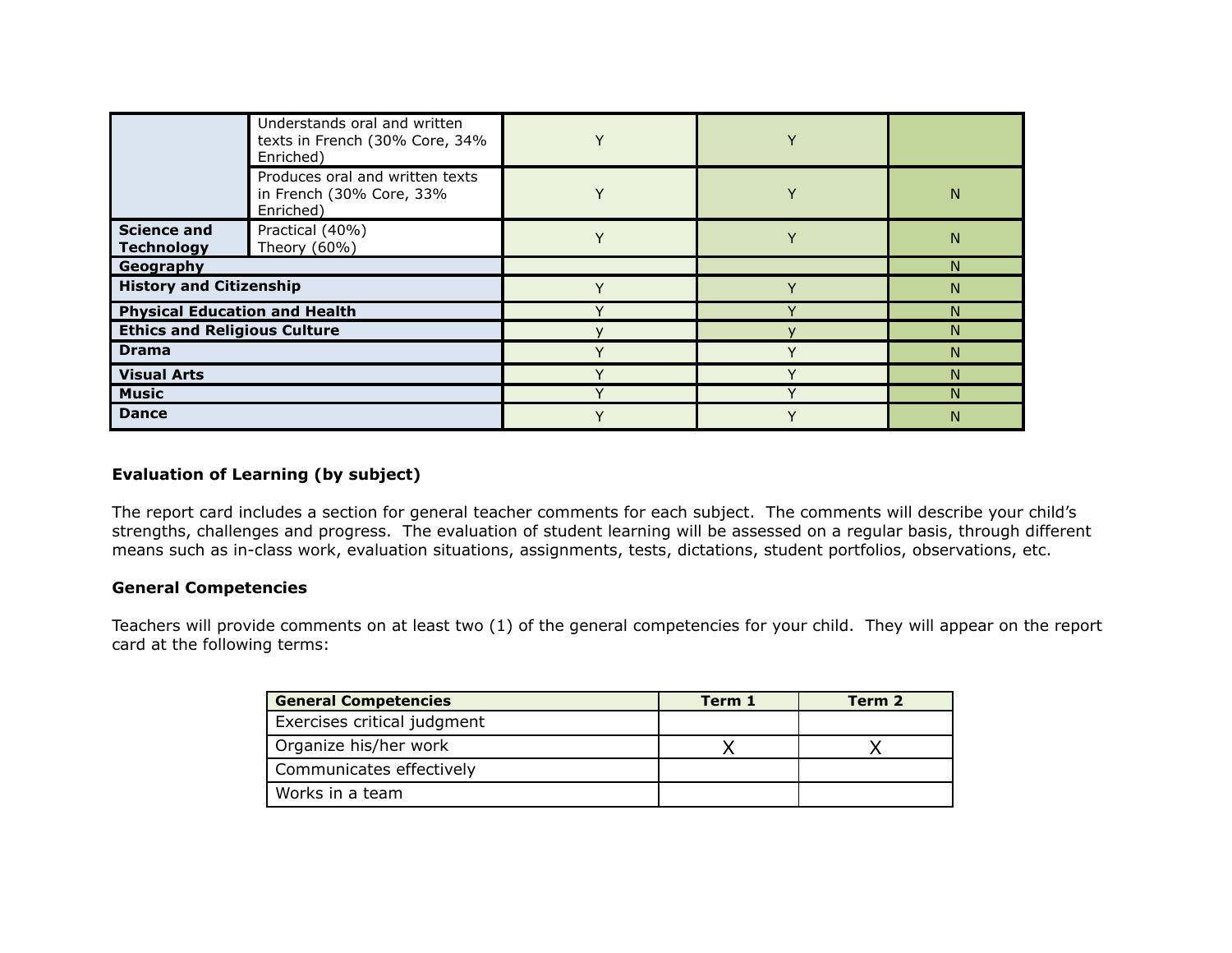("x"): Competencies commented on in Report Card)

\_\_\_\_\_\_\_\_\_\_\_\_\_\_\_\_\_\_\_\_\_\_\_\_\_\_\_\_

If there are any changes made to the above evaluation and reporting information, an updated version of this document will be sent home. For any more information concerning your child's learning, please contact your child's teacher(s).

School Principal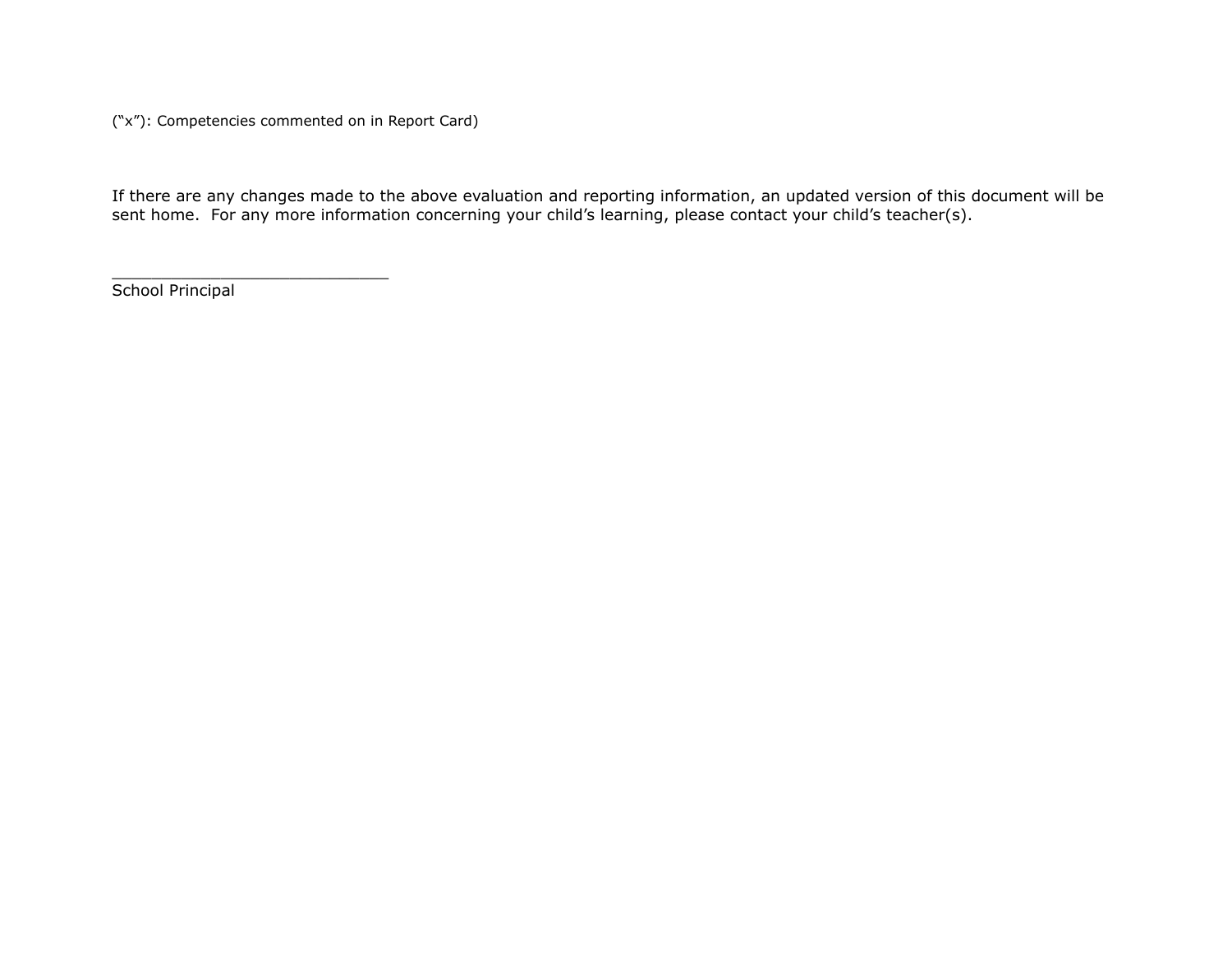



# **SECONDARY 2021-2022**

### **Cycle 2 (Sec 3, 4 & 5)**

### **Summary of your child's Evaluation of Learning**

|                                       | <b>First Written</b><br><b>Communication</b>                                                                                             | Term 1<br><b>Report Card</b>                              | <b>Second Written</b><br>Communication                                                                                                    | Term 2<br><b>Report Card</b>                                 |
|---------------------------------------|------------------------------------------------------------------------------------------------------------------------------------------|-----------------------------------------------------------|-------------------------------------------------------------------------------------------------------------------------------------------|--------------------------------------------------------------|
| Period of:                            | August 31 - November 3rd                                                                                                                 | August 31 - January<br>20th                               | January 24th to March<br>-29                                                                                                              | January 24th - June 23                                       |
| Available on<br><b>Parent Portal:</b> | <b>November 15</b>                                                                                                                       | <b>February 7</b>                                         | <b>April 22</b>                                                                                                                           | <b>July 10</b>                                               |
| <b>Term Mark</b><br>will count for:   | This written communication<br>will include comments on<br>how your child's year began<br>in regards to his/her<br>learning and behavior. | 40% of the final mark<br>at the end of the<br>school year | This written<br>communication will<br>include comments on<br>how your child's is doing<br>in regards to his/her<br>learning and behavior. | 60% of the final mark at<br>the end of the school<br>$year*$ |

| <b>Subjects and Competencies</b><br>evaluated |                                                       | Evaluated on Term 1 Report Card | Evaluated on Term 2 Report Card | End-of-year Exam            |
|-----------------------------------------------|-------------------------------------------------------|---------------------------------|---------------------------------|-----------------------------|
| <b>English</b>                                | Uses language to<br>communicate and to learn<br>(33%) |                                 |                                 | N                           |
| Language<br><b>Arts</b>                       | Reads and listens to texts<br>(33%)                   |                                 |                                 | Sec 3 & Sec 4<br>Sec 5-MEES |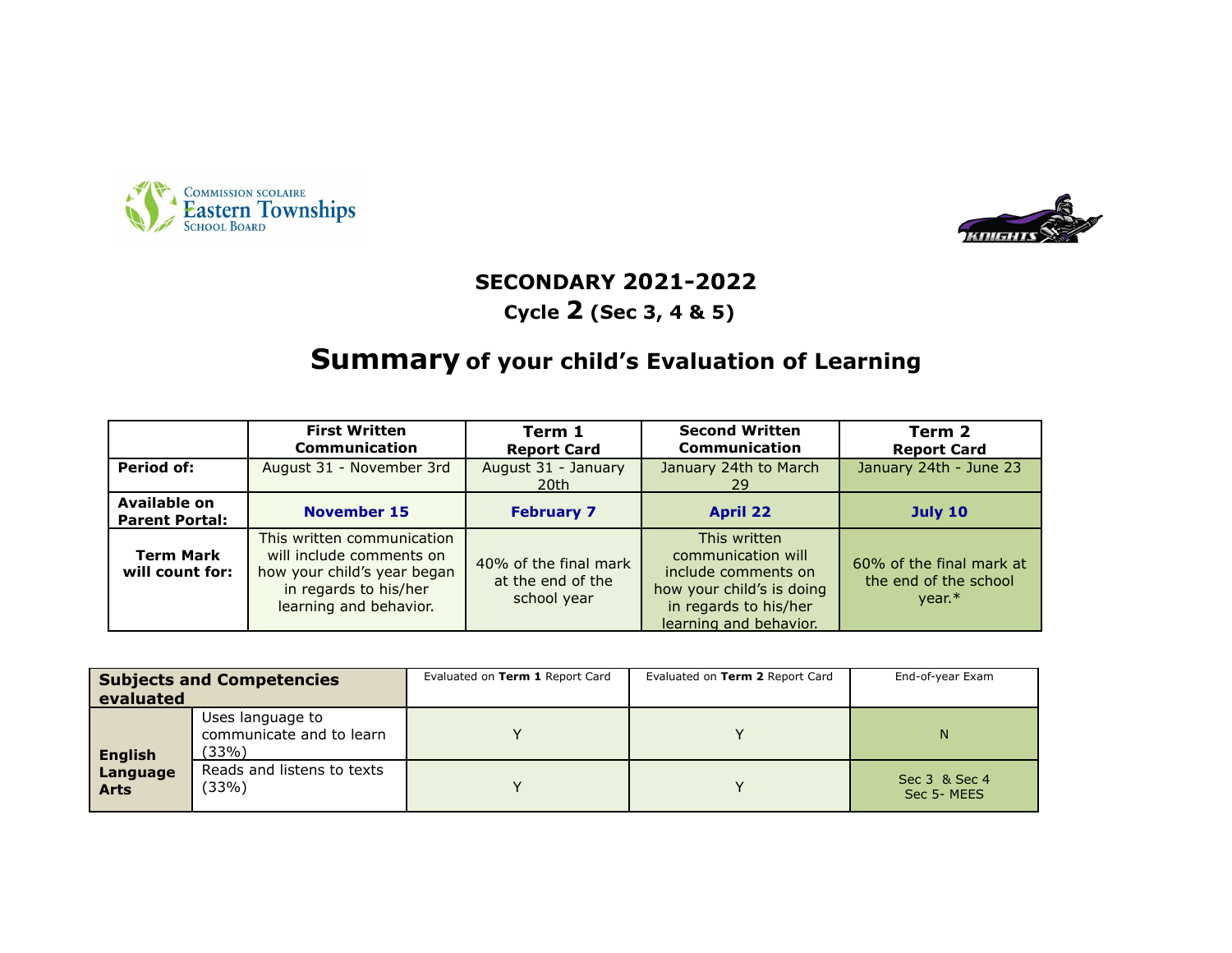|                                                              | Produces spoken, written<br>and media texts (34%)                           | Y | Y | Sec 5-MEES   |
|--------------------------------------------------------------|-----------------------------------------------------------------------------|---|---|--------------|
| <b>Math</b>                                                  | Solves a situational<br>problem (30%)                                       | Υ | Y | Sec 4 - MEES |
|                                                              | Uses math reasoning<br>$(70\%)$                                             | Y | Υ |              |
| <b>French</b>                                                | Communicates in French<br>(40% Core, 33% Enriched)                          | Y | Y |              |
| <b>Second</b><br>Language                                    | Understands oral and<br>written texts in French<br>(30% Core, 34% Enriched) |   | Y | Sec 5-MEES   |
|                                                              | Produces oral and written<br>texts in French (30% Core,<br>33% Enriched)    | Υ | Y |              |
| <b>Science</b><br>and<br><b>Technolog</b><br>(Environmental, | Practical (40%)<br>Theory (60%)                                             | Υ | Y | Sec 4 - MEES |
| Applied,<br>Chemistry,<br>Physics)                           |                                                                             |   |   |              |

\* Term 2 will cover your child's overall learning in each subject. In May & June, Secondary 4 students will write uniform ministry examinations in Mathematics and Science while Secondary 5 students will write uniform ministry examinations in English Language Arts and French Second Language. These exams will count for **20%** of the final mark appearing on students' transcript of marks mailed out by the Ministry of Education.

| <b>Subjects and Competencies evaluated</b> | Evalutated on Term 1 Report Card | Evalutated on Term 2 Report Card | End-of-ye<br>ar Exam |
|--------------------------------------------|----------------------------------|----------------------------------|----------------------|
| <b>History and Citizenship Education</b>   |                                  |                                  |                      |
| <b>Contemporary World</b>                  |                                  |                                  |                      |
| <b>Physical Education and Health</b>       |                                  |                                  |                      |
| <b>Ethics and Religious Culture</b>        |                                  |                                  | Ν                    |
| <b>Drama</b>                               |                                  |                                  |                      |
| <b>Visual Arts</b>                         |                                  |                                  |                      |
| <b>Dance</b>                               |                                  |                                  | N                    |